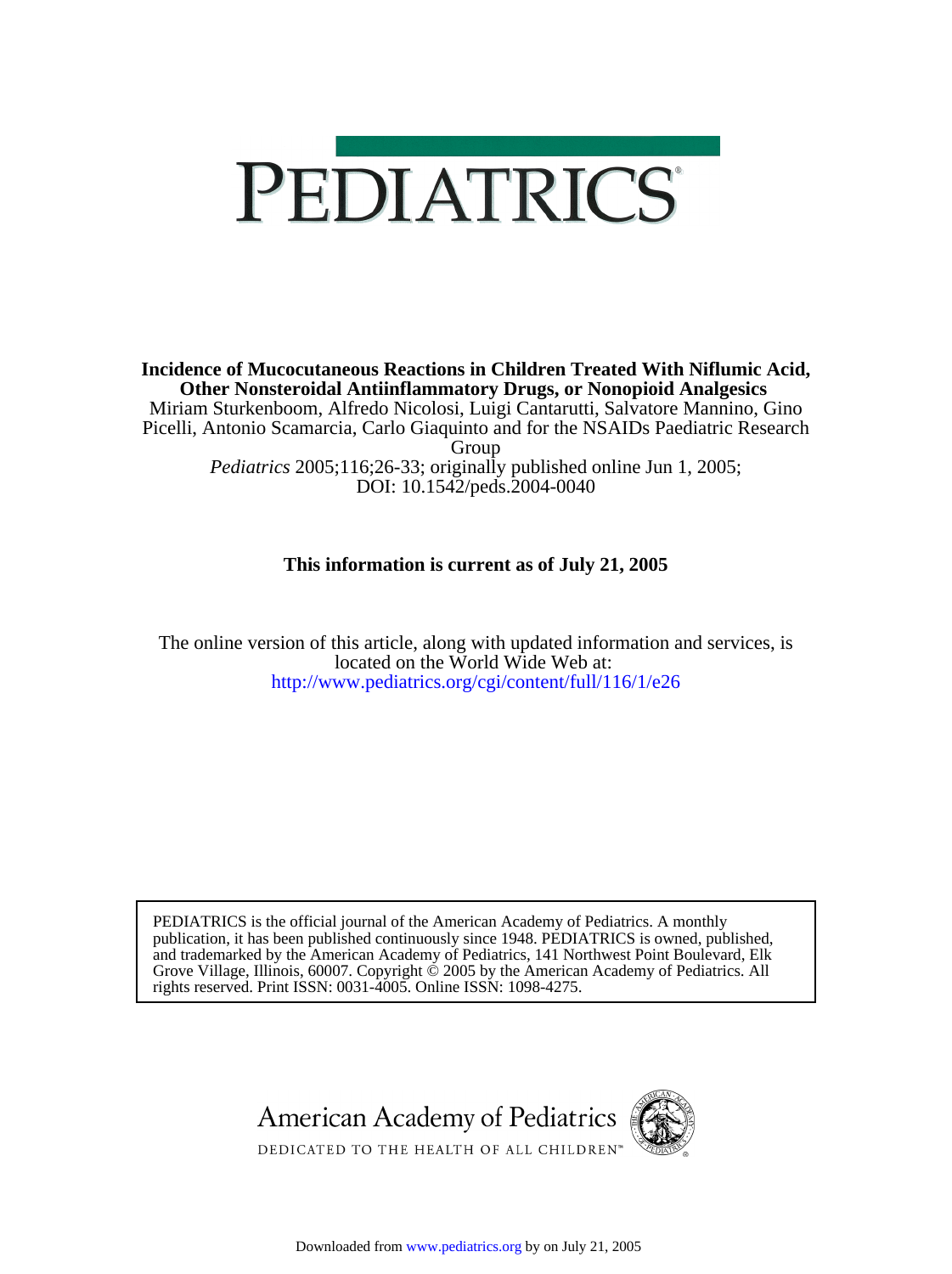# **Incidence of Mucocutaneous Reactions in Children Treated With Niflumic Acid, Other Nonsteroidal Antiinflammatory Drugs, or Nonopioid Analgesics**

Miriam Sturkenboom, PhD\*‡; Alfredo Nicolosi, PhD§||; Luigi Cantarutti, MD¶; Salvatore Mannino, MD#; Gino Picelli‡; Antonio Scamarcia¶; and Carlo Giaquinto, MD\*\*, for the NSAIDs Paediatric Research Group

**ABSTRACT.** *Background and Objective.* **Results from a relatively small case-control study recently showed that niflumic acid increases the risk of serious mucocutaneous reactions in children. As a consequence, the Italian Ministry of Health sent a "Dear Doctor" letter in June 2001 to warn pediatricians about the alleged adverse effects. The objective of this study was to estimate and compare the incidence of mild and severe mucocutaneous reactions among children using niflumic acid, other nonsteroidal antiinflammatory drugs (NSAIDs), or nonopioid analgesics.**

*Design.* **Retrospective cohort study.**

*Setting.* **Italy is one of the few countries in which a specific primary care system is devoted to children up to 14 years of age: every child is registered at birth and** receives free medical care from 1 of the  $~6000$  family **pediatricians working for the National Health Service. This study was conducted with the Pedianet network of Italian family pediatricians who use computerized electronic patient records for routine care; 185 pediatricians participated in the study. The patient records comprise information on demographics, diagnoses, symptoms, prescriptions, referrals, laboratory examinations, and hospitalizations.**

PEDIATRICS (ISSN 0031 4005). Copyright © 2005 by the American Academy of Pediatrics.

*Participants.* **Children aged 0 to 14 years and registered with 1 of the collaborating pediatricians between January 1, 1998, and May 31, 2001.**

*Main Outcome Measures.* **The incidence rate of severe (hospitalized or referred) and mild mucocutaneous reactions (exanthema, disseminated or localized pruritus, urticaria, angioedema, fixed eruption, dermatitis, erythema multiforme, vesicles, bullae, pustules, toxic epidermal necrolysis, purpura, and vasculitis) was estimated during use of niflumic acid, other NSAIDs, or nonopioid analgesics. For each episode of drug use, the following covariates were assessed: age, gender, region, year, indication for study drug, use of antibiotics, antimycotic agents, glucocorticoids, and other NSAIDs. Multivariate Poisson regression analysis was used to estimate the adjusted relative risk of mucocutaneous disorders during use of niflumic acid compared with use of other NSAIDs or use of acetaminophen alone.**

*Results.* **The population included 193 727 children, 45 351 of whom received at least 1 of the study drugs. The most frequently prescribed drugs were niflumic acid, acetaminophen, and propionic acid derivatives (ketopro**fen and flurbiprofen). Users of niflumic acid  $(n = 32 150)$ **were younger and slightly more often had otitis media or upper respiratory tract infections as an indication compared with the other NSAIDs. During use of the various study drugs we identified 1451 mild mucocutaneous events and 42 severe reactions. The incidence rates of severe and mild mucocutaneous reactions after the administration of any study drug were 10.3 per 100 000 exposure person-days and 3.7 per 1000 exposure persondays, respectively. Both incidence rates decreased strongly with increasing age. In comparison with other NSAIDs, the adjusted relative risks of niflumic acid were 0.5 (95% confidence interval: 0.23–1.27) for severe and 0.9 (95% confidence interval: 0.79 –1.11) for mild mucocutaneous reactions. The use of acetaminophen as a reference category instead of other NSAIDs, restriction of the children to those who received NSAIDs for respiratory tract infections, or restriction to those who did not use antibiotics never revealed an increased risk of serious or mild mucocutaneous reactions during use of niflumic acid.**

*Conclusions.* **In comparison with other NSAIDs or acetaminophen, niflumic acid is not associated with an increased risk of severe or mild mucocutaneous reactions in children. This was true for the different age groups and various types of mucocutaneous reactions, was independent of the concomitant use of antibiotics, and was not sensitive to changes in our assumptions regarding exposure and outcomes.** *Pediatrics* **2005;116:e26–e33. URL: www.pediatrics.org/cgi/doi/10.1542/peds.2004-0040;** *niflumic acid, NSAIDs, analgesics, mucocutaneous reactions, children, cohort.*

From the \*Departments of Epidemiology & Biostatistics and Medical Informatics, Erasmus University Medical Center, Rotterdam, Netherlands; ‡International Pharmacoepidemiology and Pharmacoeconomics Research Center, Desio, Italy; §Department of Epidemiology and Medical Informatics, Institute of Biomedical Technologies, National Research Council, Segrate (Milano), Italy; ||G. H. Sergievsky Center, School of Public Health, Columbia University, New York, New York; ¶Societa' Servizi Telematici, Padova, Italy; #Azienda Ospedaliera "Istituti Ospitalieri," Cremona, Italy; and \*\*Department of Pediatrics, University of Padova, Padova, Italy.

Accepted for publication Dec 30, 2004.

doi:10.1542/peds.2004-0040

Conflict of interest: SoSeTe is an independent company running the Pedianet network. It receives funds for epidemiological research studies from pharmaceutical companies, charities, and health authorities. The studies are conducted in accordance with Italian law, and the sponsors do not have any input on the conduct of the study or the publication. Mr Scarmarcia is a data manager of Pedianet; Drs Giaquinto and Cantarutti are scientific coordinators of Pedianet Sturkenboom; and Drs Nicolosi and Mannino are external researchers who are members of the Scientific Committee of the Pedianet Network and receive reimbursement for the time dedicated to studies. Mr Picelli and Dr Sturkenboom are the owners of IPPRC, a research center that conducts epidemiological studies for third parties, including SoSeTe and various pharmaceutical companies.

Reprint requests to (C.G.) Dipartimento di Pediatria, Universita` degli Studi di Padova, Via Giustiniani 3, 35100 Padova, Italy. E-mail: carlog@child. pedi.unipd.it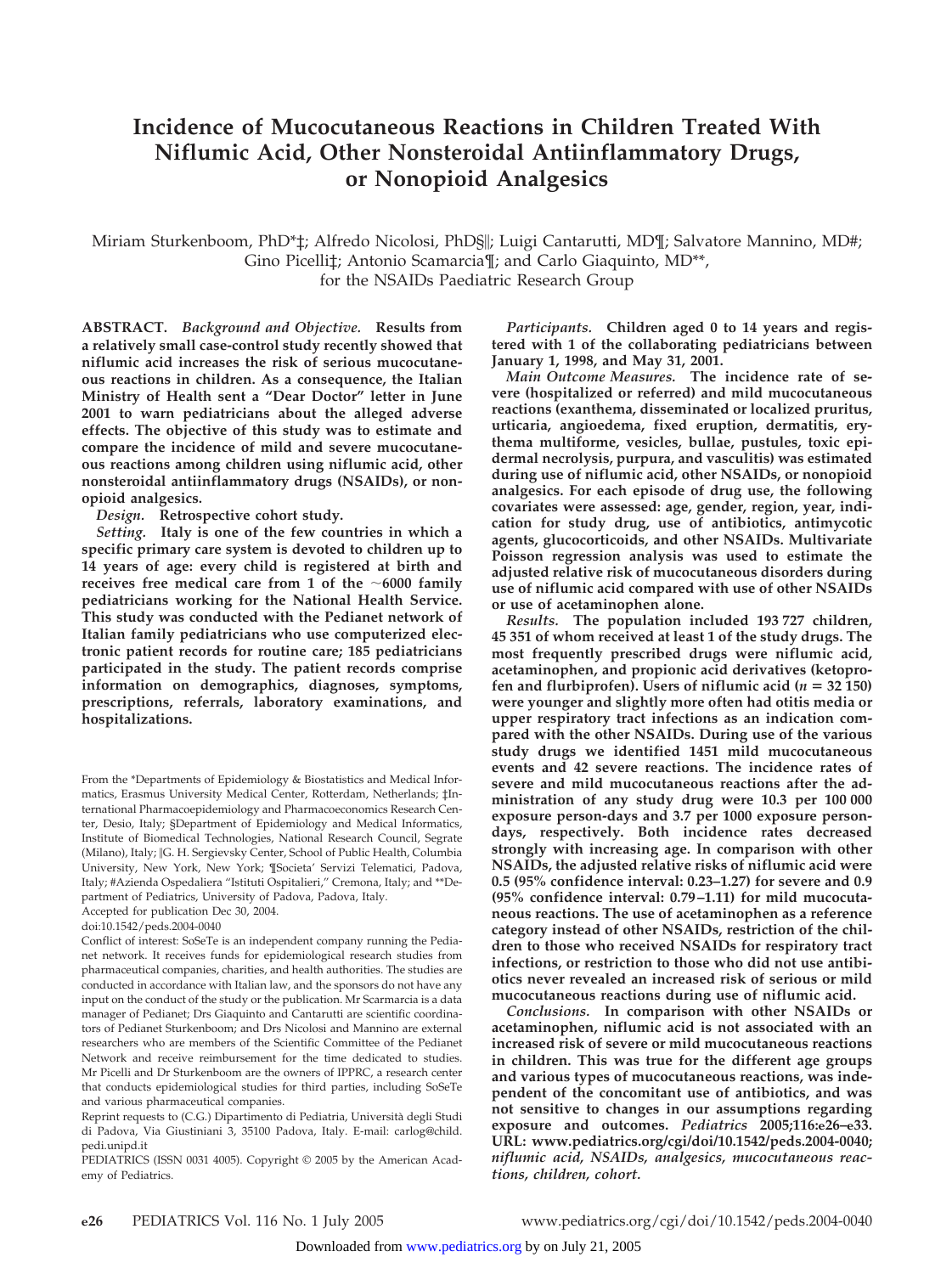ABBREVIATIONS. NSAID, nonsteroidal antiinflammatory drug; FP, family pediatrician; RR, relative risk; CI, confidence interval; OTC, over-the-counter.

It was recently alleged that niflumic acid, the only nonsteroidal antiinflammatory drug (NSAID) that was licensed for use in small children in Italy in 2001, increases the risk of mucocutaneous react was recently alleged that niflumic acid, the only nonsteroidal antiinflammatory drug (NSAID) that was licensed for use in small children in Italy tions in children.<sup>1</sup>

It is known that NSAIDs may cause dermatological reactions ranging from rash and urticaria to severe reactions such as Lyell's syndrome and Stevens-Johnson syndrome.<sup>2,3</sup> These adverse drug reactions are of public health relevance because of the widespread use of NSAIDs in both pediatric and adult clinical practice. The NSAIDs that are prescribed most frequently to children in Italy are niflumic acid, nimesulide, and propionic acid derivatives.4 In addition to Italy, niflumic acid is available for children and adults in France, Spain, and Portugal and only for adults in Belgium, Luxemburg, Switzerland, Germany, and Greece.<sup>1</sup>

An Italian hospital-based case-control study of adverse drug reactions in children found an almost fourfold excess risk of severe mucocutaneous reactions among the users of niflumic acid and its  $\beta$ -morpholinoethyl ester morniflumate (hereinafter aggregated with niflumic acid). $<sup>1</sup>$  As a consequence, the</sup> Italian Ministry of Health sent a "Dear Doctor" letter in June 2001 to warn pediatricians about the alleged adverse effects. However, the results of that study have to be interpreted very cautiously: the authors took nonuse as the reference exposure group and, as they acknowledged, were unable to control for potential confounding factors except for the use of other drugs. Furthermore, case-control studies are susceptible to bias, especially if little is known about the incidence of the disease in question, and questionnaires are used to collect retrospective data.

To assess the association between niflumic acid and mucocutaneous reactions in a more appropriate context, this retrospective cohort study of a population of children registered with the family pediatricians (FPs) participating in the Pedianet network in Italy studied the pattern of use of NSAIDs in pediatric primary care and estimated the incidence of mucocutaneous reactions during exposure to different niflumic acid, other NSAIDs, and nonopioid analgesics.

# **METHODS**

# **Setting**

Italy is 1 of the few countries in which a specific primary care system is devoted to children up to 14 years of age; every child is registered at birth and receives free medical care from 1 of the

6000 FPs working for the National Health Service. Our retrospective population-based cohort study was based on Pedianet, a network of FPs participating in a common epidemiologic and clinical research project concerning the care of children.<sup>5,6</sup> The participating FPs are experienced users of the same electronic patient record software; the data contained in their records are generated from routine patient encounters and include diagnoses, symptoms, prescriptions (regardless of National Health Service reimbursement), certificates, medical examinations, referrals, and hospitalizations.

The source population for this study included all of the children registered with 1 of the 185 participating FPs during the study period (January 1, 1998, through May 31, 2001). The data for each child were collected from the start of the study period (or the date of FP registration, if later) until the occurrence of a mucocutaneous reaction or death, until the patient was transferred or reached the age of 15 years, or until the end of the study period. The collected data were handled anonymously as required by Italian privacy law.

# **Drug Exposure**

We identified all the children in the source population who had received at least 1 prescription of an NSAID (indomethacin, sulindac, diclofenac, fentiazac, acemetacin, proglumethacin, ketorolac, diclofenac + misoprostol, cinnoxicam, piroxicam, tenoxicam, droxicam, meloxicam, furprofen, ibuprofen, naproxen, ketoprofen, flurbiprofen, tiaprofenic acid, mefenamic acid, amtolmetin, nabumetone, niflumic acid, nimesulide, morniflumate), a nonopioid analgesic including acetaminophen or acetylsalicylic acid derivatives, or pyrazolinone derivatives. To compare effects among drug classes, we separately considered niflumic acid/morniflumate, non–niflumic acid NSAIDs, acetaminophen, and nonacetaminophen nonopioid analgesics (acetylsalicylic acid and pyrazolinones).

Exposure to the study drugs was expressed as person-time and characterized by using the specific active principles (alone or in combination) and other variables of interest. Mutually exclusive treatment periods of current use were defined by applying the following rules: (1) a fixed duration of 5 days was assigned to all NSAID prescriptions (mean prescribed duration); (2) prescriptions for different study drugs issued on the same day were considered "combinations"; and  $(3)$  if a new study drug was prescribed during treatment with a previously prescribed study drug, it was assumed that the first treatment ended on the date of the new prescription. Each period of current use started on day 1 of the treatment period and ended (1) after 5 days, (2) on the date of the start of a treatment period with another NSAID, (3) on the occurrence of a mucocutaneous reaction, or (4) at the end of follow-up. A child could contribute information to different exposure categories if he/she was prescribed  $>1$  drug during the study period. Nonexposed person-time during the study period was not considered.

#### **Outcomes**

The outcome was the occurrence of the possibly drug-induced mucocutaneous reactions described in the literature: exanthema, disseminated or localized pruritus, urticaria, angioedema, fixed eruption, dermatitis, erythema multiforme, vesicles, bullae, pus-<br>tules, toxic epidermal necrolysis, purpura, and vasculitis<sup>7-9</sup> The tules, toxic epidermal necrolysis, purpura, and vasculitis.<sup>7-9</sup> reactions were classified as severe if they led to (1) hospital admission, (2) an emergency-department visit, or (3) referral to specialist consultation. The reactions that were dealt with in primary care were classified as mild.

Potential outcomes were identified by (1) searching the FP electronic records for diagnoses and hospitalizations with *International Classification of Diseases, Ninth Revision*, codes of 690, 691, 693, 694, 695, 698, 708, 287, 528.2, or 528.0, and (2) searching the same records for diagnoses, signs, or symptoms as free text (a list of these search terms is available on request). All events of interest had to have occurred within the risk window (ie, the estimated duration of drug use plus a carryover period of 30 days to account for delayed notifications). Events occurring before exposure or 30 days after exposure were not considered to limit confounding by indication. To validate the completeness of case ascertainment of severe outcomes (hospitalizations) in the FPs' computerized records, we sought the computerized hospitalization files relating to all children registered with the participating FPs during the study period from the local health authorities. These records were linked on date of birth, gender, and FP and used to extract the discharge records with a diagnosis of any of the study outcomes.

For each identified case of severe mucocutaneous reaction, we asked the FP to validate the diagnosis and date of occurrence. The reactions were categorized as (1) exanthema, erythema, eruptions, rash, (2) urticaria, (3) vasculitis, thrombocytopenia, (4) stomatitis, and (5) other forms of dermatitis. All mild reactions were reviewed by 2 physicians blinded to the exposure. The reactions probably caused by standard infectious diseases in children (mea-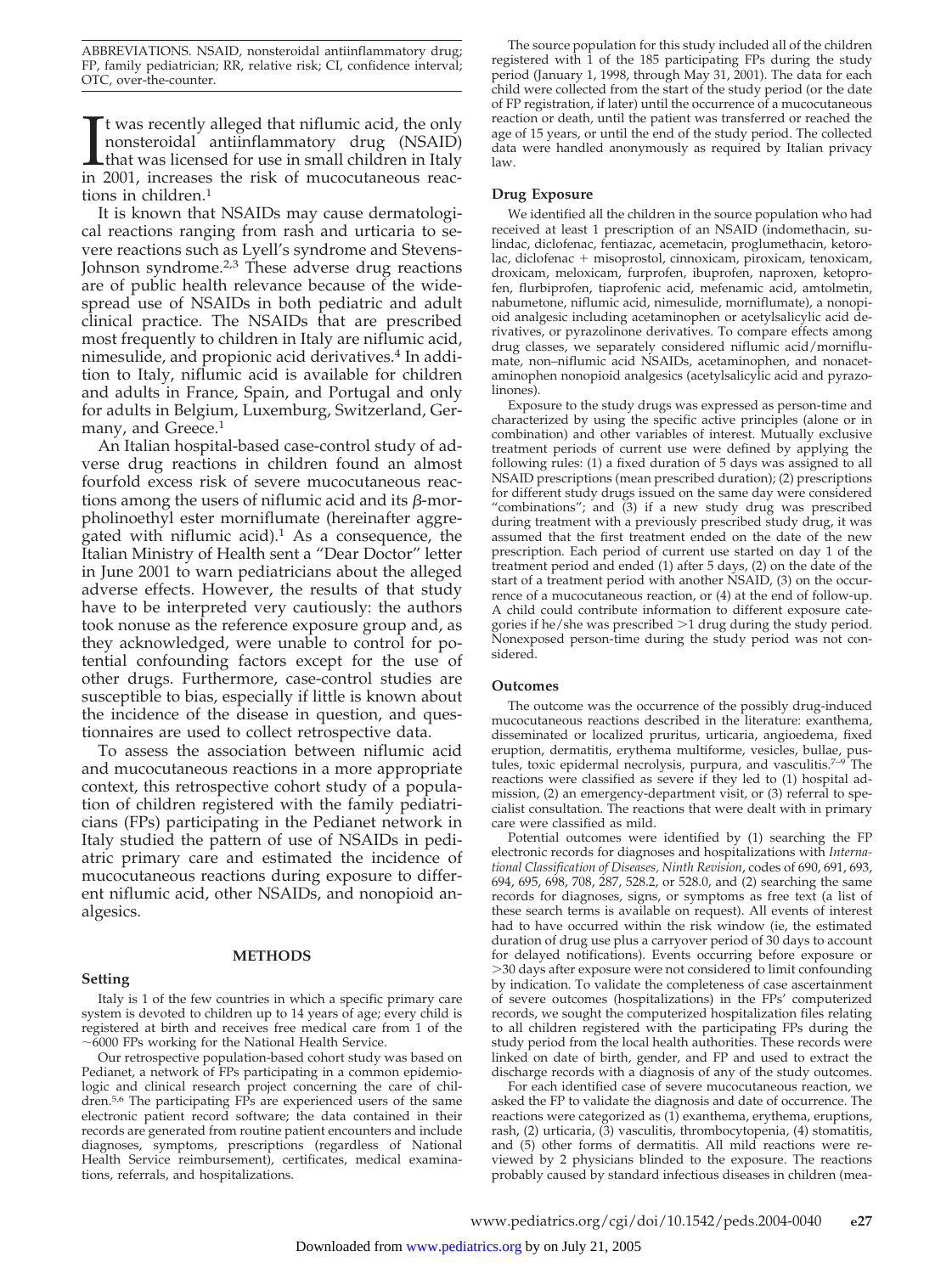sles, mumps, fifth disease, etc) and cases of atopic dermatitis were not considered outcomes.

#### **Statistical Analysis**

The incidence rate of mucocutaneous reactions was calculated by using the number of cases as the numerator and the persontime of treatment duration (without carryover) as the denominator. Potential risk factors such as age, gender, indication, the concomitant use of antibiotics, antimycotic or antiviral agents, and previous use of study drugs were taken into account. The demographic information was obtained from the patient files, the indications from the reason-for-access field completed on the same date as that of the drug prescription, and concomitant drug use from the prescription records (coded and free text).

The risk of mucocutaneous reactions was estimated by using multivariate Poisson regression analysis. Sensitivity analyses were made to investigate the potential effects of the misclassification of exposure and outcome. All of the analyses were made by using SPSS 11 (SPSS, Chicago, IL) and SAS/PC 6 (SAS Institute, Cary, NC).

# **RESULTS**

The source population included 193 727 children 0 to 14 years old who were followed for an average of 2 years (total follow-up time: 397 694 person-years): 45 351 (23.4%) received at least 1 of the 84 609 prescriptions for the various study drugs, with 34% of them receiving  $>1$  prescription.

# **Use**

The most frequently prescribed drugs were niflumic acid, acetaminophen, and propionic acid derivatives (Table 1). Acetaminophen was prescribed mainly to neonates and toddlers but was frequently also prescribed to older children (Fig 1). The prescription of niflumic acid was concentrated among children 1 to 6 years old. Morniflumate was used predominantly by children  $\geq 4$  years old. The prescription of propionic acid derivatives started to in-

**TABLE 1.** Prescriptions and Users of Different Classes of Study Drugs and the Most Frequently Used Individual Drugs Within Each Class

| Drugs (Class and Name)           | Prescriptions,<br>$n \ (\%)$ | Users,<br>$n \ (\%)$ |
|----------------------------------|------------------------------|----------------------|
| <b>NSAIDs</b>                    |                              |                      |
| Acetic acid derivatives          | 55(0.1)                      | 48(0.1)              |
| Diclofenac                       | 42                           | 41                   |
| Oxicam derivatives               | 133(0.2)                     | 126(0.3)             |
| Piroxicam                        | 129                          | 123                  |
| Proprionic acid derivatives      | 15 654 (18.5)                | 11 216 (24.7)        |
| Ketoprofen                       | 10445                        | 7471                 |
| Flurbiprofen                     | 5054                         | 3900                 |
| Phenamate derivatives            | 1(0.0)                       | 1(0.0)               |
| Other NSAIDs*                    | 5092(6.0)                    | 4110 (9.1)           |
| Nimesulide                       | 4677                         | 3760                 |
| Nilfumic acid derivatives        | 32 150 (38.0)                | 21 384 (47.2)        |
| Niflumic acid                    | 26 681                       | 17824                |
| Morniflumate                     | 5469                         | 4260                 |
| Other analgesics                 |                              |                      |
| Acetylsalicylic acid derivatives | 1421 (1.7)                   | 1246 (2.7)           |
| Acetylsalicylic acid             | 684                          | 612                  |
| Imidazolsalicylate               | 592                          | 498                  |
| Pyrazolinone derivatives         | 3014(3.6)                    | 2267(5.0)            |
| Metamizole                       | 1266                         | 1015                 |
| Propyphenazone combinations      | 1745                         | 1255                 |
| Aceto anilide derivatives        | 27 089 (32.0)                | 17 292 (38.1)        |
| Acetaminophen                    | 21 918                       | 14 25 6              |
| Combinations                     | 5156                         | 4063                 |
| Total                            | 84 609 (100)                 | 45 351 (100)         |

\* Excluding niflumic acid derivatives.

crease at the age of  $\sim$ 3 years and subsequently remained at the same level. Use of non–niflumic acid NSAIDs was very limited in children  $\leq 8$  years old but increased steadily after this age.

There were many differences between niflumic acid users and the users of other NSAIDs or analgesics: they were younger; a higher proportion had used another NSAID in the previous 30 days; and they more frequently presented with an indication for upper respiratory tract infection and concomitant antibiotic treatment (Table 2).

#### **Incidence of Mucocutaneous Reactions**

We identified 55 potentially severe mucocutaneous reactions from the FP electronic records, 42 of which were retained after validation (22 cases of urticaria, 12 of erythema/rash, 7 of vasculitis/purpura/thrombocytopenia, and 1 of stomatitis). No cases of Lyell's syndrome or Stevens-Johnson syndrome were observed. Eighteen children were admitted to a hospital, 17 were seen in emergency departments and discharged within 24 hours, and 7 were referred to a specialist. The computerized hospital records of all children relating to 76 FPs (41%) were searched for the outcomes. Only 4 potential mucocutaneous reactions occurring during the risk window were identified, but only 1 was judged to be a valid outcome; the 4 potential cases had also been identified in the FP's electronic records.

The incidence of severe mucocutaneous reactions after the administration of any study drug was 10.3 per 100 000 person-days and decreased from 13.5 among preschoolers to 0 after the age of 9 years (Table 3). Factors other than age showed a nonstatistically significant association.

In addition to severe reactions, 1451 valid mild mucocutaneous events were identified (491 cases of erythema/rash, 392 of urticaria, 419 of stomatitis, 21 of thrombocytopenia/vasculitis/purpura, and 128 of other types of dermatitis). The incidence rate of mild mucocutaneous reactions after the administration of any study drug was 3.7 per 1000 person-days and was associated with age, geographic area, the concomitant use of antimycotic and antiviral agents, and specific indications (Table 3). The age-specific incidence rates were consistent among the users of different study drug classes except for the extreme age groups, for which the data were sparse (Fig 2).

# **Drug-Specific Relative Risks**

In comparison with other NSAIDs, the risk of severe mucocutaneous reactions to niflumic acid was lower but not statistically significant (age-adjusted relative risk  $[RR]$ : 0.5) (Table 4). The RR for niflumic acid (0.7) was influenced to some extent by the children's age (RR: 0.7; 95% confidence interval [CI]: 0.2–2.2) among children  $\leq$ 3 years old and 0.2 (95% CI: 0.0 –1.6) among older children. An analysis restricted to the children with an indication of respiratory tract infection yielded an age-adjusted RR of 0.4 (95% CI: 0.1–1.4). Exclusion of children who concomitantly used antibiotics yielded an age-adjusted RR of 0.4 (95% CI: 0.1–1.4). The restriction of the outcome to hospitalized patients led to an age-adjusted RR of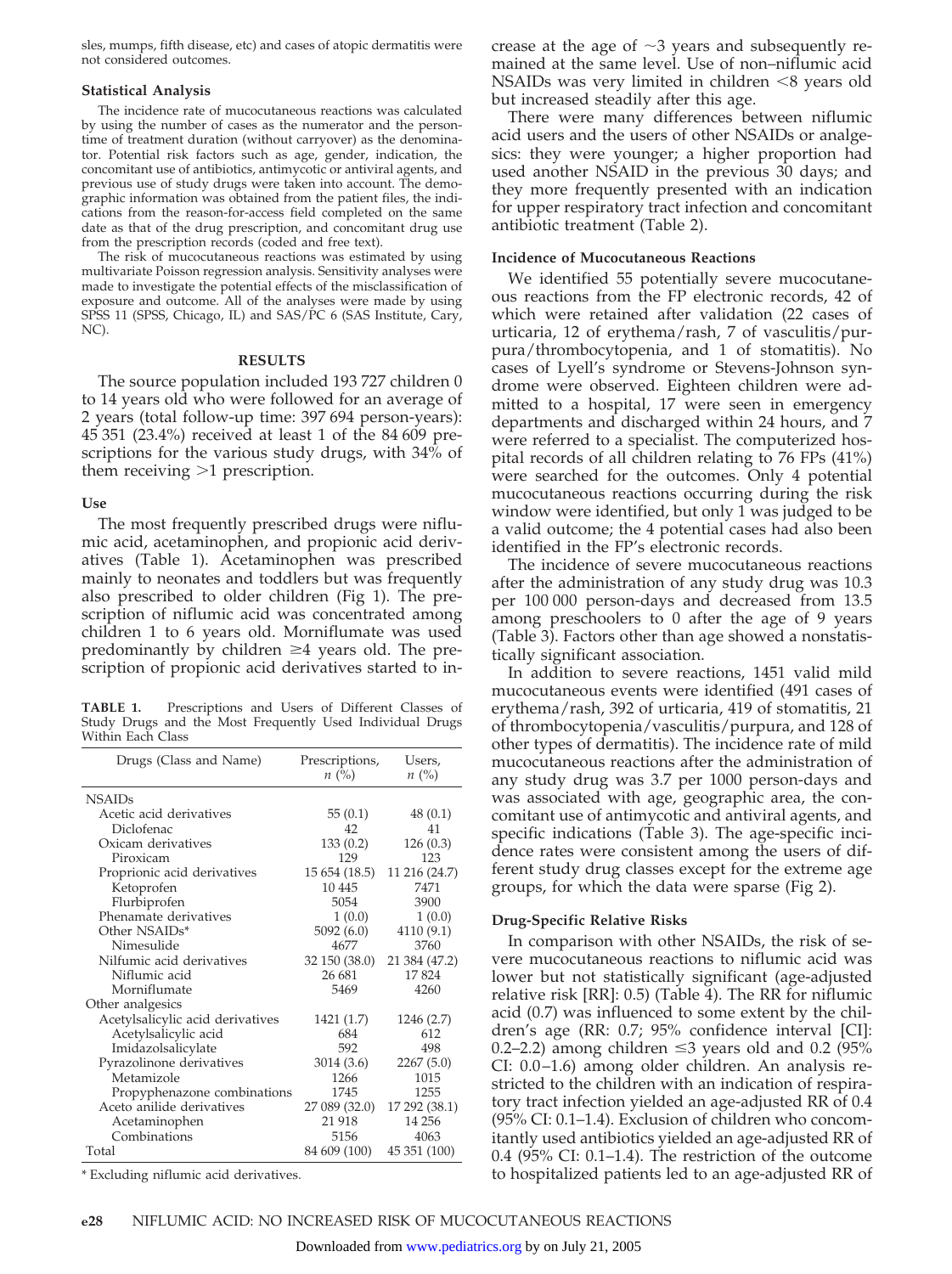

**Fig 1.** Cumulative use of different study drugs according to active principles and age (in months), expressed as the number of prescriptions per 1000 person-years in a cohort of 45 351 Italian children: 1998 –2001.

0.6 (95% CI: 0.1–3.1). The use of acetaminophen instead of other NSAIDs as the reference category yielded an age-adjusted RR of  $0.7$  (95% CI:  $0.3-\overline{1.7}$ ).

In the analysis of mild mucocutaneous reactions, the crude RR indicated an increased risk associated with acetaminophen (RR: 1.7; 95% CI: 1.4 –1.9) and niflumic acid (RR: 1.2; 95% CI: 1.1–1.4), which were the drugs most frequently prescribed to the youngest children. However, these differences disappeared in the multivariate analysis, which showed an adjusted RR of 0.9 for niflumic acid and 1.1 for acetaminophen. Using acetaminophen rather than other NSAIDs as the reference group yielded an adjusted RR of 0.8 (95% CI: 0.7– 0.9), which indicates a 20% lower risk of reactions associated with the use of niflumic acid. Gender and age did not modify the relationship between the use of niflumic acid and the occurrence of mild mucocutaneous reactions. In comparison with non–niflumic acid NSAIDs, the adjusted RRs of the specific types of mucocutaneous reactions associated with the use of niflumic acid were 1.1 for erythema/rash, 1.0 for urticaria, 1.5 for other forms of dermatitis, 1.0 for thrombocytopenia/ vasculitis/purpura, and 0.7 for stomatitis (none were statistically significant).

The concomitant use of any antibiotic with any NSAID prescription was associated with a small risk of mild erythema/rash (RR: 1.2; 95% CI: 1.0 –1.5) and urticaria (RR: 1.4; 95% CI: 1.2–1.8). Penicillins were particularly associated with mild erythema/rash (RR: 1.6; 95% CI: 1.2–2.0) and urticaria (RR: 1.4; 95% CI: 1.1–1.8). In comparison with other NSAIDs, the adjusted RR of mild mucocutaneous reactions during the use of niflumic acid was 1.0 (95% CI: 0.7–1.3) in the children not receiving concomitant antibiotics and 0.9 (95% CI: 0.8 –1.2) in those who were.

# **Sensitivity Analyses**

A number of sensitivity analyses were made to verify whether a change in the study's assumptions or definitions influenced the results: in all cases, the changes in the estimated RR were minimal and not statistically significant. The results of the most important of these analyses are described below.

To investigate the possibility of a bias induced by our definition of exposure (5 days for all drugs), we used an alternative drug-specific exposure time estimated as the legend duration and based on the number of units prescribed and available in the commercial packages (despite the prescribed duration). On the basis of these calculations, the legend duration was 15 days for nimesulide, 8 days for acetylsalicylic acid, 7 days for morniflumate, 3 days for acetaminophen, and 5 days for all of the other drugs. In comparison with other non–niflumic acid NSAIDs, the adjusted RR for any mucocutaneous event among the children exposed to niflumic acid was 1.1  $(95\% \text{ CI: } 0.9-1.4).$ 

Excluding all the cases recorded during the 30-day carryover risk window after the end of the exposure time decreased the RR for niflumic acid to 0.8 (95% CI: 0.6 –1.1) in comparison with other non–niflumic acid NSAIDs.

The exclusion of all the cases noted in the diary on the same date as the prescription (445) (eg, acetaminophen-induced exanthema) led to a RR of 0.9 (95% CI: 0.8 –1.1) for niflumic acid in comparison with other non–niflumic acid NSAIDs.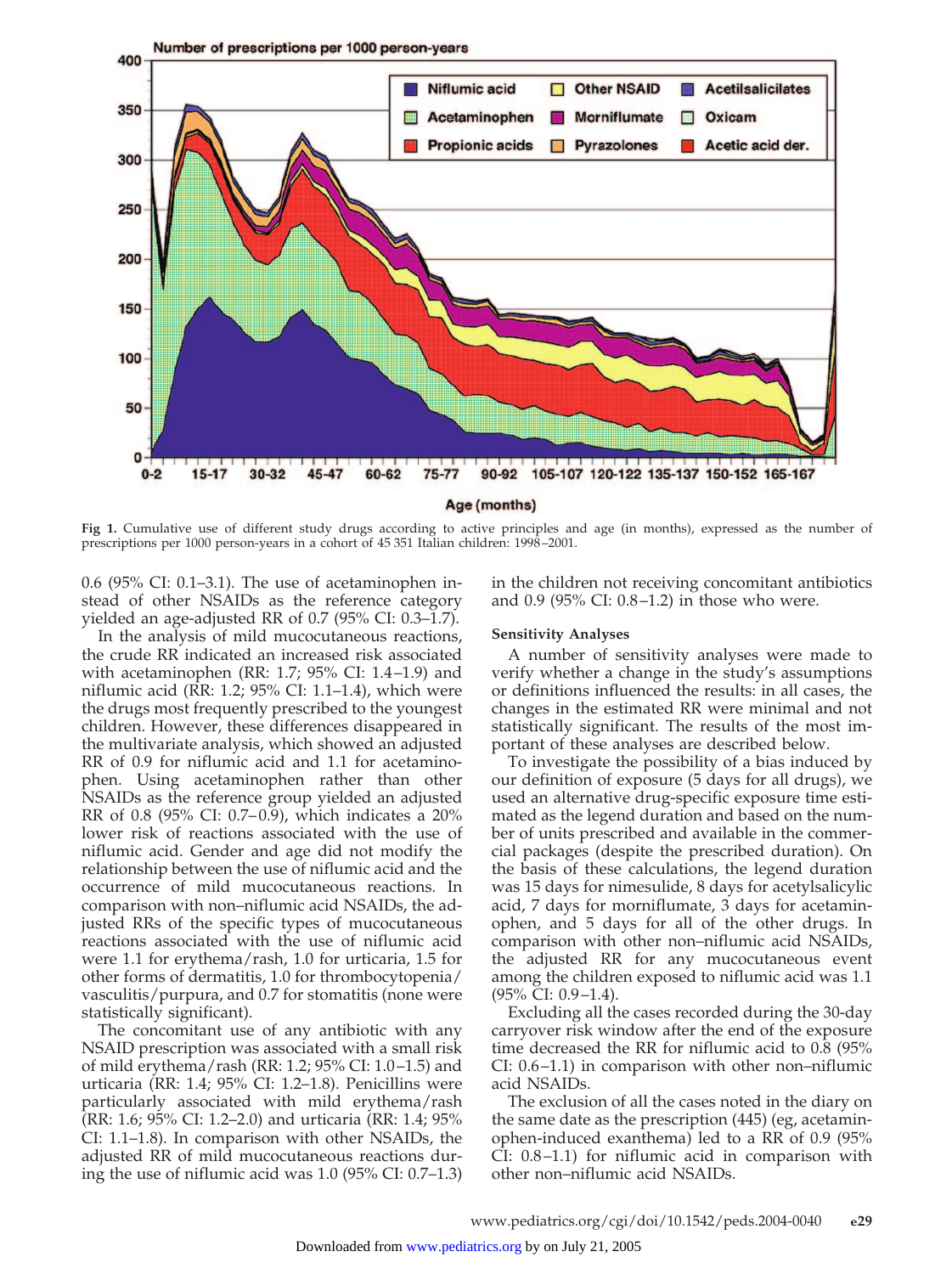| TABLE 2. | Patient Characteristics According to Prescribed Drug Class |  |  |  |  |
|----------|------------------------------------------------------------|--|--|--|--|
|----------|------------------------------------------------------------|--|--|--|--|

| Gender<br>Female<br>47.5<br>48.1<br>48.2<br>48.1<br>38 256<br>Male<br>52.5<br>51.9<br>51.8<br>51.9<br>41 672<br>÷<br>÷<br>Age, y<br>57.0<br>20.6<br>65.7<br>62.5<br>40 695<br>$0 - 3$<br>28.8<br>19.5<br>$4 - 6$<br>30.6<br>19.6<br>20746<br>$7 - 9$<br>9.6<br>27.9<br>9.6<br>10.7<br>11 375<br>$10 - 14$<br>20.9<br>5.0<br>7.3<br>7116<br>4.6<br>÷<br>÷<br>×<br>Geographical area<br>76.3<br>48.1<br>60.1<br>49 238<br>64.0<br>North<br>23.0<br>20.2<br>23.4<br>Center<br>14.9<br>16 4 46<br>South<br>13.0<br>8.9<br>31.7<br>16.5<br>14 248<br>×<br>÷<br>÷<br>Indications (mutually exclusive categories)<br>9.9<br>9.9<br>7.4<br>4.5<br>7453<br>Otitis media<br>38.7<br>Upper respiratory tract infection<br>46.7<br>44.8<br>37.8<br>34 461<br>0.5<br>$.8\,$<br>3.9<br>2.3<br>1354<br>Gastrointestinal infection<br>1.1<br>2.4<br>1.8<br>1386<br>Bronchitis/pneumonia<br>1.6<br>0.2<br>0.2<br>1.9<br>0.8<br>621<br>Exanthematic disease<br>5.4<br>7.0<br>9.3<br>15.2<br>7337<br>Other infectious diseases<br>5.2<br>10.6<br>10.9<br>11.6<br>7199<br>Symptoms of no clear origin<br>0.8<br>3.3<br>2.5<br>Trauma (including articular and genital problems)<br>0.6<br>1163<br>0.2<br>0.3<br>0.2<br>0.2<br>265<br>History of allergy<br>0.1<br>0.1<br>0.1<br>0.2<br>109<br>Dermatological disease<br>4.7<br>3.7<br>8.3<br>6.0<br>General check-up<br>4418<br>2.5<br>2.6<br>2233<br>Other<br>2.4<br>2.6<br>17.9<br>11.9<br>19.4<br>11 933<br>Not coded/unknown<br>16.0<br>÷<br>÷<br>Use of NSAIDs during previous 30 d<br>None<br>93.8<br>94.6<br>91.7<br>94.0<br>74 583<br>5.9<br>5.6<br>5.1<br>7.6<br>5016<br>1 drug<br>0.3<br>0.7<br>0.4<br>333<br>0.3<br>$\geq$ 2 drugs<br>Concomitant drug use<br>35.5<br>$34.3*$<br>$32.3*$<br>30 182<br>Antibiotics<br>$43.2*$<br>Penicillins<br>10.5<br>$12.5*$<br>$14.7*$<br>10.1<br>9930<br>7.2<br>6010<br>Amoxicillin<br>6.5<br>5.5<br>10.4<br>Amoxicillin + clavulanic acid<br>3.9<br>6.7<br>2.4<br>3753<br>4.1<br>13 905<br>16.9<br>$14.0*$<br>$20.4*$<br>$14.7*$<br>Cephalosporins<br>0.9<br>870<br>Cefuroxime<br>1.1<br>1.2<br>1.1<br>5.9<br>5.3<br>Cefaclor<br>4.4<br>8.8<br>5244<br>3.9<br>3.9<br>4.5<br>4.9<br>3348<br>Cefixim<br>0.6<br>0.5<br>0.2<br>370<br>Cefpodoxim<br>0.4<br>3.6<br>2.8<br>3.3<br>1.9<br>2579<br>Ceftibuten<br>1.2<br>1.3<br>864<br>Cefprozil<br>0.8<br>0.7<br>$0.5*$<br>Sulfonamides<br>0.2<br>$0.4*$<br>$0.7*$<br>338<br>$7.9*$<br>8.6<br>7.8<br>6635<br>Macrolides<br>8.4<br>0.2<br>0.2<br>$0.4*$<br>0.2<br>237<br>Antimycotic agents<br>0.0<br>0.1<br>0.0<br>43<br>0.1<br>Antimycobacterial agents<br>$0.8*$<br>410<br>Antiviral agents<br>0.4<br>0.4<br>$0.2 +$<br>79 932<br>30 121<br>19 401<br>24 052<br>3826<br>Total | <b>Patient Characteristics</b> | Niflumic<br>Acid, % | Other<br>NSAID <sub>s</sub> , % | Acetaminophen,<br>$\%$ | Other<br>Analgesics, % | Total,<br>N |
|-----------------------------------------------------------------------------------------------------------------------------------------------------------------------------------------------------------------------------------------------------------------------------------------------------------------------------------------------------------------------------------------------------------------------------------------------------------------------------------------------------------------------------------------------------------------------------------------------------------------------------------------------------------------------------------------------------------------------------------------------------------------------------------------------------------------------------------------------------------------------------------------------------------------------------------------------------------------------------------------------------------------------------------------------------------------------------------------------------------------------------------------------------------------------------------------------------------------------------------------------------------------------------------------------------------------------------------------------------------------------------------------------------------------------------------------------------------------------------------------------------------------------------------------------------------------------------------------------------------------------------------------------------------------------------------------------------------------------------------------------------------------------------------------------------------------------------------------------------------------------------------------------------------------------------------------------------------------------------------------------------------------------------------------------------------------------------------------------------------------------------------------------------------------------------------------------------------------------------------------------------------------------------------------------------------------------------------------------------------------------------------------------------------------------------------------------------------------------------------------------------------------------------------------------------------------------------------------------------------------------------------------------------------------------------------------------------|--------------------------------|---------------------|---------------------------------|------------------------|------------------------|-------------|
|                                                                                                                                                                                                                                                                                                                                                                                                                                                                                                                                                                                                                                                                                                                                                                                                                                                                                                                                                                                                                                                                                                                                                                                                                                                                                                                                                                                                                                                                                                                                                                                                                                                                                                                                                                                                                                                                                                                                                                                                                                                                                                                                                                                                                                                                                                                                                                                                                                                                                                                                                                                                                                                                                                     |                                |                     |                                 |                        |                        |             |
|                                                                                                                                                                                                                                                                                                                                                                                                                                                                                                                                                                                                                                                                                                                                                                                                                                                                                                                                                                                                                                                                                                                                                                                                                                                                                                                                                                                                                                                                                                                                                                                                                                                                                                                                                                                                                                                                                                                                                                                                                                                                                                                                                                                                                                                                                                                                                                                                                                                                                                                                                                                                                                                                                                     |                                |                     |                                 |                        |                        |             |
|                                                                                                                                                                                                                                                                                                                                                                                                                                                                                                                                                                                                                                                                                                                                                                                                                                                                                                                                                                                                                                                                                                                                                                                                                                                                                                                                                                                                                                                                                                                                                                                                                                                                                                                                                                                                                                                                                                                                                                                                                                                                                                                                                                                                                                                                                                                                                                                                                                                                                                                                                                                                                                                                                                     |                                |                     |                                 |                        |                        |             |
|                                                                                                                                                                                                                                                                                                                                                                                                                                                                                                                                                                                                                                                                                                                                                                                                                                                                                                                                                                                                                                                                                                                                                                                                                                                                                                                                                                                                                                                                                                                                                                                                                                                                                                                                                                                                                                                                                                                                                                                                                                                                                                                                                                                                                                                                                                                                                                                                                                                                                                                                                                                                                                                                                                     |                                |                     |                                 |                        |                        |             |
|                                                                                                                                                                                                                                                                                                                                                                                                                                                                                                                                                                                                                                                                                                                                                                                                                                                                                                                                                                                                                                                                                                                                                                                                                                                                                                                                                                                                                                                                                                                                                                                                                                                                                                                                                                                                                                                                                                                                                                                                                                                                                                                                                                                                                                                                                                                                                                                                                                                                                                                                                                                                                                                                                                     |                                |                     |                                 |                        |                        |             |
|                                                                                                                                                                                                                                                                                                                                                                                                                                                                                                                                                                                                                                                                                                                                                                                                                                                                                                                                                                                                                                                                                                                                                                                                                                                                                                                                                                                                                                                                                                                                                                                                                                                                                                                                                                                                                                                                                                                                                                                                                                                                                                                                                                                                                                                                                                                                                                                                                                                                                                                                                                                                                                                                                                     |                                |                     |                                 |                        |                        |             |
|                                                                                                                                                                                                                                                                                                                                                                                                                                                                                                                                                                                                                                                                                                                                                                                                                                                                                                                                                                                                                                                                                                                                                                                                                                                                                                                                                                                                                                                                                                                                                                                                                                                                                                                                                                                                                                                                                                                                                                                                                                                                                                                                                                                                                                                                                                                                                                                                                                                                                                                                                                                                                                                                                                     |                                |                     |                                 |                        |                        |             |
|                                                                                                                                                                                                                                                                                                                                                                                                                                                                                                                                                                                                                                                                                                                                                                                                                                                                                                                                                                                                                                                                                                                                                                                                                                                                                                                                                                                                                                                                                                                                                                                                                                                                                                                                                                                                                                                                                                                                                                                                                                                                                                                                                                                                                                                                                                                                                                                                                                                                                                                                                                                                                                                                                                     |                                |                     |                                 |                        |                        |             |
|                                                                                                                                                                                                                                                                                                                                                                                                                                                                                                                                                                                                                                                                                                                                                                                                                                                                                                                                                                                                                                                                                                                                                                                                                                                                                                                                                                                                                                                                                                                                                                                                                                                                                                                                                                                                                                                                                                                                                                                                                                                                                                                                                                                                                                                                                                                                                                                                                                                                                                                                                                                                                                                                                                     |                                |                     |                                 |                        |                        |             |
|                                                                                                                                                                                                                                                                                                                                                                                                                                                                                                                                                                                                                                                                                                                                                                                                                                                                                                                                                                                                                                                                                                                                                                                                                                                                                                                                                                                                                                                                                                                                                                                                                                                                                                                                                                                                                                                                                                                                                                                                                                                                                                                                                                                                                                                                                                                                                                                                                                                                                                                                                                                                                                                                                                     |                                |                     |                                 |                        |                        |             |
|                                                                                                                                                                                                                                                                                                                                                                                                                                                                                                                                                                                                                                                                                                                                                                                                                                                                                                                                                                                                                                                                                                                                                                                                                                                                                                                                                                                                                                                                                                                                                                                                                                                                                                                                                                                                                                                                                                                                                                                                                                                                                                                                                                                                                                                                                                                                                                                                                                                                                                                                                                                                                                                                                                     |                                |                     |                                 |                        |                        |             |
|                                                                                                                                                                                                                                                                                                                                                                                                                                                                                                                                                                                                                                                                                                                                                                                                                                                                                                                                                                                                                                                                                                                                                                                                                                                                                                                                                                                                                                                                                                                                                                                                                                                                                                                                                                                                                                                                                                                                                                                                                                                                                                                                                                                                                                                                                                                                                                                                                                                                                                                                                                                                                                                                                                     |                                |                     |                                 |                        |                        |             |
|                                                                                                                                                                                                                                                                                                                                                                                                                                                                                                                                                                                                                                                                                                                                                                                                                                                                                                                                                                                                                                                                                                                                                                                                                                                                                                                                                                                                                                                                                                                                                                                                                                                                                                                                                                                                                                                                                                                                                                                                                                                                                                                                                                                                                                                                                                                                                                                                                                                                                                                                                                                                                                                                                                     |                                |                     |                                 |                        |                        |             |
|                                                                                                                                                                                                                                                                                                                                                                                                                                                                                                                                                                                                                                                                                                                                                                                                                                                                                                                                                                                                                                                                                                                                                                                                                                                                                                                                                                                                                                                                                                                                                                                                                                                                                                                                                                                                                                                                                                                                                                                                                                                                                                                                                                                                                                                                                                                                                                                                                                                                                                                                                                                                                                                                                                     |                                |                     |                                 |                        |                        |             |
|                                                                                                                                                                                                                                                                                                                                                                                                                                                                                                                                                                                                                                                                                                                                                                                                                                                                                                                                                                                                                                                                                                                                                                                                                                                                                                                                                                                                                                                                                                                                                                                                                                                                                                                                                                                                                                                                                                                                                                                                                                                                                                                                                                                                                                                                                                                                                                                                                                                                                                                                                                                                                                                                                                     |                                |                     |                                 |                        |                        |             |
|                                                                                                                                                                                                                                                                                                                                                                                                                                                                                                                                                                                                                                                                                                                                                                                                                                                                                                                                                                                                                                                                                                                                                                                                                                                                                                                                                                                                                                                                                                                                                                                                                                                                                                                                                                                                                                                                                                                                                                                                                                                                                                                                                                                                                                                                                                                                                                                                                                                                                                                                                                                                                                                                                                     |                                |                     |                                 |                        |                        |             |
|                                                                                                                                                                                                                                                                                                                                                                                                                                                                                                                                                                                                                                                                                                                                                                                                                                                                                                                                                                                                                                                                                                                                                                                                                                                                                                                                                                                                                                                                                                                                                                                                                                                                                                                                                                                                                                                                                                                                                                                                                                                                                                                                                                                                                                                                                                                                                                                                                                                                                                                                                                                                                                                                                                     |                                |                     |                                 |                        |                        |             |
|                                                                                                                                                                                                                                                                                                                                                                                                                                                                                                                                                                                                                                                                                                                                                                                                                                                                                                                                                                                                                                                                                                                                                                                                                                                                                                                                                                                                                                                                                                                                                                                                                                                                                                                                                                                                                                                                                                                                                                                                                                                                                                                                                                                                                                                                                                                                                                                                                                                                                                                                                                                                                                                                                                     |                                |                     |                                 |                        |                        |             |
|                                                                                                                                                                                                                                                                                                                                                                                                                                                                                                                                                                                                                                                                                                                                                                                                                                                                                                                                                                                                                                                                                                                                                                                                                                                                                                                                                                                                                                                                                                                                                                                                                                                                                                                                                                                                                                                                                                                                                                                                                                                                                                                                                                                                                                                                                                                                                                                                                                                                                                                                                                                                                                                                                                     |                                |                     |                                 |                        |                        |             |
|                                                                                                                                                                                                                                                                                                                                                                                                                                                                                                                                                                                                                                                                                                                                                                                                                                                                                                                                                                                                                                                                                                                                                                                                                                                                                                                                                                                                                                                                                                                                                                                                                                                                                                                                                                                                                                                                                                                                                                                                                                                                                                                                                                                                                                                                                                                                                                                                                                                                                                                                                                                                                                                                                                     |                                |                     |                                 |                        |                        |             |
|                                                                                                                                                                                                                                                                                                                                                                                                                                                                                                                                                                                                                                                                                                                                                                                                                                                                                                                                                                                                                                                                                                                                                                                                                                                                                                                                                                                                                                                                                                                                                                                                                                                                                                                                                                                                                                                                                                                                                                                                                                                                                                                                                                                                                                                                                                                                                                                                                                                                                                                                                                                                                                                                                                     |                                |                     |                                 |                        |                        |             |
|                                                                                                                                                                                                                                                                                                                                                                                                                                                                                                                                                                                                                                                                                                                                                                                                                                                                                                                                                                                                                                                                                                                                                                                                                                                                                                                                                                                                                                                                                                                                                                                                                                                                                                                                                                                                                                                                                                                                                                                                                                                                                                                                                                                                                                                                                                                                                                                                                                                                                                                                                                                                                                                                                                     |                                |                     |                                 |                        |                        |             |
|                                                                                                                                                                                                                                                                                                                                                                                                                                                                                                                                                                                                                                                                                                                                                                                                                                                                                                                                                                                                                                                                                                                                                                                                                                                                                                                                                                                                                                                                                                                                                                                                                                                                                                                                                                                                                                                                                                                                                                                                                                                                                                                                                                                                                                                                                                                                                                                                                                                                                                                                                                                                                                                                                                     |                                |                     |                                 |                        |                        |             |
|                                                                                                                                                                                                                                                                                                                                                                                                                                                                                                                                                                                                                                                                                                                                                                                                                                                                                                                                                                                                                                                                                                                                                                                                                                                                                                                                                                                                                                                                                                                                                                                                                                                                                                                                                                                                                                                                                                                                                                                                                                                                                                                                                                                                                                                                                                                                                                                                                                                                                                                                                                                                                                                                                                     |                                |                     |                                 |                        |                        |             |
|                                                                                                                                                                                                                                                                                                                                                                                                                                                                                                                                                                                                                                                                                                                                                                                                                                                                                                                                                                                                                                                                                                                                                                                                                                                                                                                                                                                                                                                                                                                                                                                                                                                                                                                                                                                                                                                                                                                                                                                                                                                                                                                                                                                                                                                                                                                                                                                                                                                                                                                                                                                                                                                                                                     |                                |                     |                                 |                        |                        |             |
|                                                                                                                                                                                                                                                                                                                                                                                                                                                                                                                                                                                                                                                                                                                                                                                                                                                                                                                                                                                                                                                                                                                                                                                                                                                                                                                                                                                                                                                                                                                                                                                                                                                                                                                                                                                                                                                                                                                                                                                                                                                                                                                                                                                                                                                                                                                                                                                                                                                                                                                                                                                                                                                                                                     |                                |                     |                                 |                        |                        |             |
|                                                                                                                                                                                                                                                                                                                                                                                                                                                                                                                                                                                                                                                                                                                                                                                                                                                                                                                                                                                                                                                                                                                                                                                                                                                                                                                                                                                                                                                                                                                                                                                                                                                                                                                                                                                                                                                                                                                                                                                                                                                                                                                                                                                                                                                                                                                                                                                                                                                                                                                                                                                                                                                                                                     |                                |                     |                                 |                        |                        |             |
|                                                                                                                                                                                                                                                                                                                                                                                                                                                                                                                                                                                                                                                                                                                                                                                                                                                                                                                                                                                                                                                                                                                                                                                                                                                                                                                                                                                                                                                                                                                                                                                                                                                                                                                                                                                                                                                                                                                                                                                                                                                                                                                                                                                                                                                                                                                                                                                                                                                                                                                                                                                                                                                                                                     |                                |                     |                                 |                        |                        |             |
|                                                                                                                                                                                                                                                                                                                                                                                                                                                                                                                                                                                                                                                                                                                                                                                                                                                                                                                                                                                                                                                                                                                                                                                                                                                                                                                                                                                                                                                                                                                                                                                                                                                                                                                                                                                                                                                                                                                                                                                                                                                                                                                                                                                                                                                                                                                                                                                                                                                                                                                                                                                                                                                                                                     |                                |                     |                                 |                        |                        |             |
|                                                                                                                                                                                                                                                                                                                                                                                                                                                                                                                                                                                                                                                                                                                                                                                                                                                                                                                                                                                                                                                                                                                                                                                                                                                                                                                                                                                                                                                                                                                                                                                                                                                                                                                                                                                                                                                                                                                                                                                                                                                                                                                                                                                                                                                                                                                                                                                                                                                                                                                                                                                                                                                                                                     |                                |                     |                                 |                        |                        |             |
|                                                                                                                                                                                                                                                                                                                                                                                                                                                                                                                                                                                                                                                                                                                                                                                                                                                                                                                                                                                                                                                                                                                                                                                                                                                                                                                                                                                                                                                                                                                                                                                                                                                                                                                                                                                                                                                                                                                                                                                                                                                                                                                                                                                                                                                                                                                                                                                                                                                                                                                                                                                                                                                                                                     |                                |                     |                                 |                        |                        |             |
|                                                                                                                                                                                                                                                                                                                                                                                                                                                                                                                                                                                                                                                                                                                                                                                                                                                                                                                                                                                                                                                                                                                                                                                                                                                                                                                                                                                                                                                                                                                                                                                                                                                                                                                                                                                                                                                                                                                                                                                                                                                                                                                                                                                                                                                                                                                                                                                                                                                                                                                                                                                                                                                                                                     |                                |                     |                                 |                        |                        |             |
|                                                                                                                                                                                                                                                                                                                                                                                                                                                                                                                                                                                                                                                                                                                                                                                                                                                                                                                                                                                                                                                                                                                                                                                                                                                                                                                                                                                                                                                                                                                                                                                                                                                                                                                                                                                                                                                                                                                                                                                                                                                                                                                                                                                                                                                                                                                                                                                                                                                                                                                                                                                                                                                                                                     |                                |                     |                                 |                        |                        |             |
|                                                                                                                                                                                                                                                                                                                                                                                                                                                                                                                                                                                                                                                                                                                                                                                                                                                                                                                                                                                                                                                                                                                                                                                                                                                                                                                                                                                                                                                                                                                                                                                                                                                                                                                                                                                                                                                                                                                                                                                                                                                                                                                                                                                                                                                                                                                                                                                                                                                                                                                                                                                                                                                                                                     |                                |                     |                                 |                        |                        |             |
|                                                                                                                                                                                                                                                                                                                                                                                                                                                                                                                                                                                                                                                                                                                                                                                                                                                                                                                                                                                                                                                                                                                                                                                                                                                                                                                                                                                                                                                                                                                                                                                                                                                                                                                                                                                                                                                                                                                                                                                                                                                                                                                                                                                                                                                                                                                                                                                                                                                                                                                                                                                                                                                                                                     |                                |                     |                                 |                        |                        |             |
|                                                                                                                                                                                                                                                                                                                                                                                                                                                                                                                                                                                                                                                                                                                                                                                                                                                                                                                                                                                                                                                                                                                                                                                                                                                                                                                                                                                                                                                                                                                                                                                                                                                                                                                                                                                                                                                                                                                                                                                                                                                                                                                                                                                                                                                                                                                                                                                                                                                                                                                                                                                                                                                                                                     |                                |                     |                                 |                        |                        |             |
|                                                                                                                                                                                                                                                                                                                                                                                                                                                                                                                                                                                                                                                                                                                                                                                                                                                                                                                                                                                                                                                                                                                                                                                                                                                                                                                                                                                                                                                                                                                                                                                                                                                                                                                                                                                                                                                                                                                                                                                                                                                                                                                                                                                                                                                                                                                                                                                                                                                                                                                                                                                                                                                                                                     |                                |                     |                                 |                        |                        |             |
|                                                                                                                                                                                                                                                                                                                                                                                                                                                                                                                                                                                                                                                                                                                                                                                                                                                                                                                                                                                                                                                                                                                                                                                                                                                                                                                                                                                                                                                                                                                                                                                                                                                                                                                                                                                                                                                                                                                                                                                                                                                                                                                                                                                                                                                                                                                                                                                                                                                                                                                                                                                                                                                                                                     |                                |                     |                                 |                        |                        |             |
|                                                                                                                                                                                                                                                                                                                                                                                                                                                                                                                                                                                                                                                                                                                                                                                                                                                                                                                                                                                                                                                                                                                                                                                                                                                                                                                                                                                                                                                                                                                                                                                                                                                                                                                                                                                                                                                                                                                                                                                                                                                                                                                                                                                                                                                                                                                                                                                                                                                                                                                                                                                                                                                                                                     |                                |                     |                                 |                        |                        |             |
|                                                                                                                                                                                                                                                                                                                                                                                                                                                                                                                                                                                                                                                                                                                                                                                                                                                                                                                                                                                                                                                                                                                                                                                                                                                                                                                                                                                                                                                                                                                                                                                                                                                                                                                                                                                                                                                                                                                                                                                                                                                                                                                                                                                                                                                                                                                                                                                                                                                                                                                                                                                                                                                                                                     |                                |                     |                                 |                        |                        |             |
|                                                                                                                                                                                                                                                                                                                                                                                                                                                                                                                                                                                                                                                                                                                                                                                                                                                                                                                                                                                                                                                                                                                                                                                                                                                                                                                                                                                                                                                                                                                                                                                                                                                                                                                                                                                                                                                                                                                                                                                                                                                                                                                                                                                                                                                                                                                                                                                                                                                                                                                                                                                                                                                                                                     |                                |                     |                                 |                        |                        |             |
|                                                                                                                                                                                                                                                                                                                                                                                                                                                                                                                                                                                                                                                                                                                                                                                                                                                                                                                                                                                                                                                                                                                                                                                                                                                                                                                                                                                                                                                                                                                                                                                                                                                                                                                                                                                                                                                                                                                                                                                                                                                                                                                                                                                                                                                                                                                                                                                                                                                                                                                                                                                                                                                                                                     |                                |                     |                                 |                        |                        |             |
|                                                                                                                                                                                                                                                                                                                                                                                                                                                                                                                                                                                                                                                                                                                                                                                                                                                                                                                                                                                                                                                                                                                                                                                                                                                                                                                                                                                                                                                                                                                                                                                                                                                                                                                                                                                                                                                                                                                                                                                                                                                                                                                                                                                                                                                                                                                                                                                                                                                                                                                                                                                                                                                                                                     |                                |                     |                                 |                        |                        |             |
|                                                                                                                                                                                                                                                                                                                                                                                                                                                                                                                                                                                                                                                                                                                                                                                                                                                                                                                                                                                                                                                                                                                                                                                                                                                                                                                                                                                                                                                                                                                                                                                                                                                                                                                                                                                                                                                                                                                                                                                                                                                                                                                                                                                                                                                                                                                                                                                                                                                                                                                                                                                                                                                                                                     |                                |                     |                                 |                        |                        |             |
|                                                                                                                                                                                                                                                                                                                                                                                                                                                                                                                                                                                                                                                                                                                                                                                                                                                                                                                                                                                                                                                                                                                                                                                                                                                                                                                                                                                                                                                                                                                                                                                                                                                                                                                                                                                                                                                                                                                                                                                                                                                                                                                                                                                                                                                                                                                                                                                                                                                                                                                                                                                                                                                                                                     |                                |                     |                                 |                        |                        |             |
|                                                                                                                                                                                                                                                                                                                                                                                                                                                                                                                                                                                                                                                                                                                                                                                                                                                                                                                                                                                                                                                                                                                                                                                                                                                                                                                                                                                                                                                                                                                                                                                                                                                                                                                                                                                                                                                                                                                                                                                                                                                                                                                                                                                                                                                                                                                                                                                                                                                                                                                                                                                                                                                                                                     |                                |                     |                                 |                        |                        |             |
|                                                                                                                                                                                                                                                                                                                                                                                                                                                                                                                                                                                                                                                                                                                                                                                                                                                                                                                                                                                                                                                                                                                                                                                                                                                                                                                                                                                                                                                                                                                                                                                                                                                                                                                                                                                                                                                                                                                                                                                                                                                                                                                                                                                                                                                                                                                                                                                                                                                                                                                                                                                                                                                                                                     |                                |                     |                                 |                        |                        |             |
|                                                                                                                                                                                                                                                                                                                                                                                                                                                                                                                                                                                                                                                                                                                                                                                                                                                                                                                                                                                                                                                                                                                                                                                                                                                                                                                                                                                                                                                                                                                                                                                                                                                                                                                                                                                                                                                                                                                                                                                                                                                                                                                                                                                                                                                                                                                                                                                                                                                                                                                                                                                                                                                                                                     |                                |                     |                                 |                        |                        |             |

Comparison with niflumic acid category. *P* values are based on the  $\chi^2$  test: \* *P* < .01; + *P* < .05.

## **DISCUSSION**

The results of this retrospective cohort study in children showed very clear patterns of NSAID and nonopioid analgesic drug use; niflumic acid and acetaminophen were the most frequently prescribed drugs, predominantly among young children, whereas the prescription of other study drugs was less frequent and more oriented to older children. The incidence of mucocutaneous reactions during or after the use of any of the study drugs was inversely correlated with age for all the study drug classes. Furthermore, the incidence of severe or mild mucocutaneous reactions was virtually the same among the users of the different study drugs after adjusting for confounding factors, and in particular, niflumic acid was not associated with any increased risk in comparison with other NSAIDs or acetaminophen.

This was true for the different age groups and various types of mucocutaneous reactions, was independent of the concomitant use of antibiotics, and was not sensitive to changes in our assumptions regarding exposure and outcomes.

The strength of this study lies in its design and data source. A cohort study can establish the temporal sequence between cause and effect, and the use of prescription data prospectively collected for purposes of routine patient care eliminated recall problems. Furthermore, the use of children exposed to other NSAIDs as the comparison group reduced potential confounding by indication. Given the large sample size and the wealth of information, we also were able to control for various classes of concomitant drug use, age, indication, and geographic region.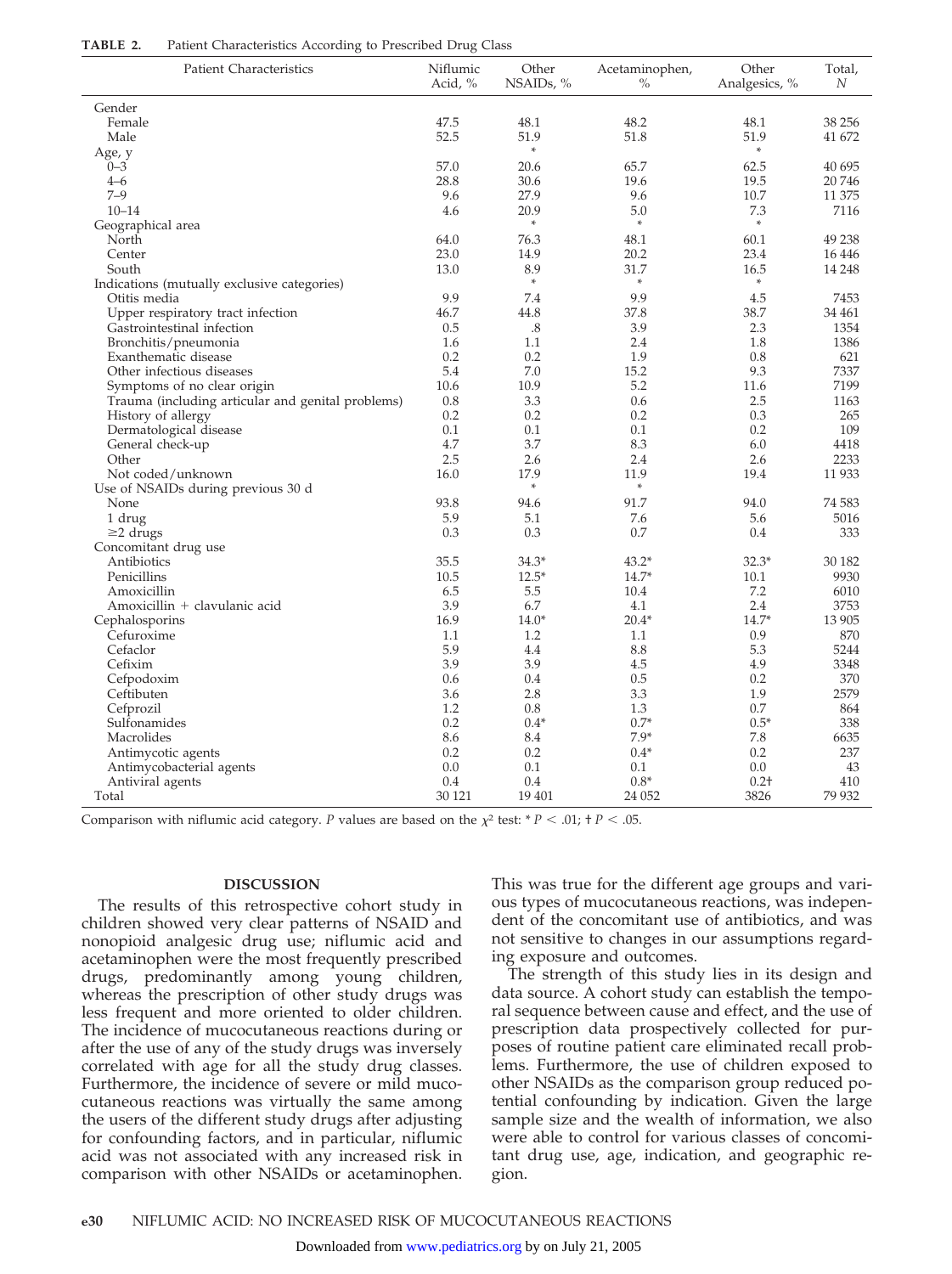| <b>Patient Characteristics</b>     | Severe Reactions |                                                    |                  |                 | Mild Reactions |                                           |               |                 |
|------------------------------------|------------------|----------------------------------------------------|------------------|-----------------|----------------|-------------------------------------------|---------------|-----------------|
|                                    |                  | Cases Incidence Rate<br>Per 100 000<br>Person-Days | RR               | 95% CI<br>of RR | Cases          | Incidence Rate<br>Per 1000<br>Person-Days | RR            | 95% CI<br>of RR |
| Gender                             |                  |                                                    |                  |                 |                |                                           |               |                 |
| Female                             | 18               | 9.3                                                | 0.8              | $0.4 - 1.5$     | 670            | 3.5                                       | 0.9           | $0.8 - 1.0$     |
| Male                               | 24               | 11.3                                               | 1 (reference)    |                 | 781            | 3.8                                       | 1 (reference) |                 |
| Age, y                             |                  |                                                    |                  |                 |                |                                           |               |                 |
| $0 - 3$                            | 28               | 13.5                                               | 1 (reference)    |                 | 954            | 4.7                                       | 1 (reference) |                 |
| $4 - 6$                            | 11               | 5.5                                                | 0.4              | $0.2 - 0.8$     | 322            | 1.7                                       | 0.7           | $0.6 - 0.8$     |
| $7 - 9$                            | 3                | 1.7                                                | 0.1              | $0.0 - 0.4$     | 121            | 0.7                                       | 0.5           | $0.4 - 0.6$     |
| $10 - 14$                          | $\overline{0}$   | 0.0                                                | $\overline{0}$   |                 | 54             | 0.4                                       | 0.3           | $0.2 - 0.4$     |
| Geographical area                  |                  |                                                    |                  |                 |                |                                           |               |                 |
| North                              | 31               | 12.5                                               | 1.8              | $0.7 - 4.2$     | 821            | 3.3                                       | 0.7           | $0.6 - 0.8$     |
| Center                             | 6                | 7.0                                                | 1 (reference)    |                 | 401            | 4.9                                       | 1 (reference) |                 |
| South                              | 5                | 6.9                                                | 1.0              | $0.3 - 3.2$     | 229            | 3.2                                       | 0.7           | $0.5 - 0.8$     |
| Concomitant drug use*              |                  |                                                    |                  |                 |                |                                           |               |                 |
| Any type of antibiotic             | 14               | 9.1                                                | 0.8              | $0.4 - 1.6$     | 572            | 3.8                                       | 1.0           | $0.9 - 1.1$     |
| Penicillins                        | 5                | 9.9                                                | 1.0              | $0.4 - 2.2$     | 205            | 4.2                                       | 1.1           | $1.0 - 1.3$     |
| Cephalosporins                     | 5                | 7.0                                                | 0.6              | $0.2 - 1.6$     | 266            | 3.9                                       | 1.0           | $0.9 - 1.2$     |
| Sulfonamides                       | $\overline{0}$   | 0.0                                                | $\overline{0}$   |                 | $\overline{2}$ | 1.2                                       | NA            |                 |
| Macrolides                         | 4                | 11.8                                               | 1.2              | $0.4 - 3.2$     | 126            | 3.8                                       | 1.0           | $0.8 - 1.2$     |
| Antimycotic agents                 | $\Omega$         | 0.0                                                | $\theta$         |                 | 20             | 17.2                                      | 5.5           | $3.5 - 8.7$     |
| Antimycobacterial agents           | $\theta$         | 0.0                                                | $\overline{0}$   |                 | $\mathbf{1}$   | 4.7                                       | <b>NA</b>     |                 |
| Antiviral agents                   | $\Omega$         | 0.0                                                | $\overline{0}$   |                 | 61             | 29.9                                      | 9.2           | $7.1 - 12.0$    |
| Indications                        |                  |                                                    |                  |                 |                |                                           |               |                 |
| Otitis media                       | $\overline{2}$   | 5.3                                                | 1 (reference)    |                 | 94             | 2.5                                       | 1 (reference) |                 |
| Upper respiratory tract infections | 12               | 6.8                                                | 1.3              | $0.3 - 5.8$     | 487            | 2.8                                       | 1.1           | $0.9 - 1.4$     |
| Gastrointestinal infections        | $\mathbf{1}$     | 14.5                                               | 2.8              | $0.3 - 30.4$    | 19             | 2.8                                       | 1.1           | $0.7 - 1.8$     |
| Bronchitis/pneumonia               | 1                | 14.1                                               | 2.7              | $0.2 - 29.6$    | 22             | 3.2                                       | 1.3           | $0.8 - 2$       |
| Other infectious disease           | 5                | 13.5                                               | 2.6              | $0.5 - 13.3$    | 109            | 3.0                                       | 1.2           | $0.9 - 1.6$     |
| Exanthematic diseases              | $\Omega$         | $\mathbf{0}$                                       | $\mathbf{0}$     |                 | 10             | 3.4                                       | 1.3           | $0.7 - 2.6$     |
| Trauma                             | $\Omega$         | $\boldsymbol{0}$                                   | $\boldsymbol{0}$ |                 | 10             | 1.7                                       | 0.7           | $0.4 - 1.3$     |
| Allergy                            | $\Omega$         | 0                                                  | $\boldsymbol{0}$ |                 | 10             | 10.4                                      | 4.1           | $2.2 - 7.9$     |
| Dermatological disease             | 0                | $\overline{0}$                                     | $\theta$         |                 | 1              | 2.1                                       | 0.9           | $0.1 - 6.1$     |
| General check-up                   | 1                | 4.5                                                | 0.9              | $0.1 - 9.4$     | 49             | 2.2                                       | 0.9           | $0.6 - 1.2$     |
| Symptoms without clear origin      | 3                | 8.3                                                | 1.6              | $0.3 - 9.4$     | 80             | 2.2                                       | 0.9           | $0.7 - 1.2$     |
| Other                              | $\mathbf{1}$     | 8.8                                                | 1.7              | $0.2 - 18.4$    | 21             | 2.1                                       | 0.8           | $0.5 - 1.3$     |

Other 1 8.8 1.7 0.2–18.4 21 2.1 0.8 0.5–1.3 Not coded/unknown 16 26.4 5 1.2–21.8 539 8.8 3.5 2.8–4.3

Total 42 10.3 1451 3.7

**TABLE 3.** Incidence Rates of Mucocutaneous Reactions Among Children With a Prescription of Any NSAID, Acetaminophen, or Nonopioid Analgesics According to Patient Characteristics and Concomitant Prescriptions of Other Drugs

\* Reference is the group of nonusers of the specific drug.

Our study also has some limitations concerning the ascertainment and misclassification of exposure and outcome, mainly because of the use of an automated data source. The most serious is the lack of information about the over-the-counter (OTC) use of acetaminophen and NSAIDs. Although acetaminophen prescriptions are recorded in the database, they probably do not fully capture its global use; the children using OTC acetaminophen were not included because our cohort was created on the basis of a prescription. However, the incidence of acetaminophen-associated mucocutaneous reactions would be different from that estimated by us only if the children using OTC acetaminophen have a different likelihood of developing such reactions. Some of our children with NSAID prescriptions may have concurrently used OTC acetaminophen, but this potential use is unlikely to be differential in relation to niflumic acid and other NSAIDs and, in any case, would only affect the observed incidence for combinations and not that relating to the use of acetaminophen alone. We did not use acetaminophen as the reference group to avoid possible differential misclassification biases caused by the lack of information concerning its OTC use.

Another possible cause of exposure misclassification is the 5-day fixed exposure period applied to all the study drugs, which was chosen because more than half of the study-drug prescriptions could only be identified in the diary section of the electronic medical records, which contained no information concerning the prescribed duration. However, the sensitivity analysis using drug-specific legend durations based on the prescribed quantity showed that the fixed exposure duration cannot have hidden a potential association between niflumic acid and mucocutaneous reactions.

Outcome misclassifications caused by nonregistration in the FP records may have occurred for mild outcomes, but if this happened, it is likely to be nondifferential because the data refer to a period preceding the sending of the "Dear Doctor" letter. To rule out any potential outcome misclassification caused by the inclusion of false-positive cases, we conducted a sensitivity analysis excluding all the cases with an indication of exanthematic, dermatological, or other infectious diseases and did not find any changes in the RRs. Furthermore, the fact that antibiotics were associated with the reactions they are known to cause (erythema/rash and urticaria)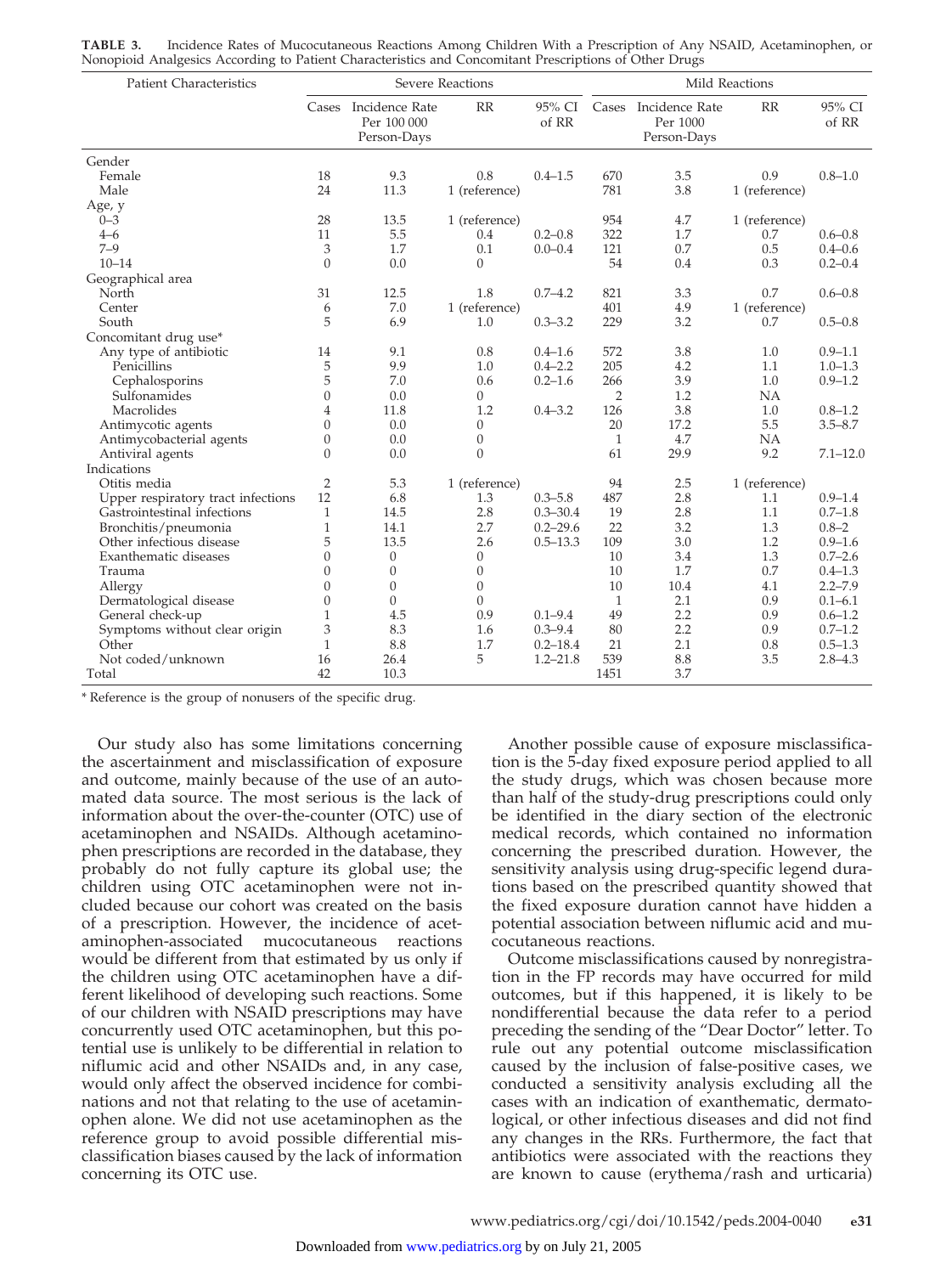Incidence rate (per 1000 person-days)



**Fig 2.** Incidence of mild or severe mucocutaneous reactions during the use of NSAIDs, acetaminophen, or nonopioid analgesics according to age in a cohort of 45 351 Italian children: 1998 –2001.

| TABLE 4.   | Incidence Rates and RRs of Mucocutaneous Reactions After the Use of NSAIDs, Acetaminophen, and Other Nonopioid |
|------------|----------------------------------------------------------------------------------------------------------------|
| Analgesics |                                                                                                                |

|                                    | Cases | Person-Days | Incidence Rate* | Crude RR      | Adjusted RR+  | 95% CI        |
|------------------------------------|-------|-------------|-----------------|---------------|---------------|---------------|
| Severe reactions                   |       |             |                 |               |               |               |
| Non-niflumic acid NSAIDs           | 10    | 98 165      | 10.2            | 1 (reference) | 1 (reference) |               |
| Niflumic acid                      | 13    | 153 102     | 8.5             | 0.8           | 0.5           | $0.23 - 1.27$ |
| Acetaminophen                      | 16    | 122 824     | 13.0            | 1.3           | 0.8           | $0.35 - 1.86$ |
| Other analgesics\$                 | 3     | 19 4 48     | 15.4            | 1.5           | 0.9           | $0.27 - 3.20$ |
| Combinations with niflumic acid    |       | 6113        |                 |               |               |               |
| Combinations without niflumic acid |       | 6907        |                 |               |               |               |
| Total                              | 42    | 406 559     | 10.3            |               |               |               |
| Mild reactions                     |       |             |                 |               |               |               |
| Non-niflumic acid NSAIDs           | 266   | 96 695      | 2.8             | 1 (reference) | 1 (reference) |               |
| Niflumic acid                      | 510   | 150 205     | 3.4             | 1.2           | 0.9           | $0.79 - 1.11$ |
| Acetaminophen                      | 551   | 119 525     | 4.6             | 1.7           | 1.1           | $0.95 - 1.35$ |
| Other analgesics <sup>+</sup>      | 57    | 19 065      | 3.0             | 1.1           | 0.8           | $0.60 - 1.14$ |
| Combinations with niflumic acid    | 40    | 6661        | 6.0             | 2.2           | 1.2           | $0.87 - 1.77$ |
| Combinations without niflumic acid | 27    | 5901        | 0.3             | 0.1           | 1.3           | $0.85 - 2.03$ |
| Total                              | 1451  | 398 052     | 3.7             |               |               |               |

\* The incidence rate shown for severe reactions is per 100 000 person-days; the rate shown for mild reactions is per 1000 person-days. † The RRs for severe reactions were adjusted for age; the RRs for mild reactions were adjusted for age, indication, region, and concomitant use of antimycotic and antiviral agents.

‡ Includes N02BB (pyrazolinone derivatives), N02BA (acetylsalicylic acid derivatives).

adds to the internal validity of the study. The events classified as severe may not all have been so in the sense of the usual definition as life-threatening or leading to hospitalization. However, when the severe cases were limited to those who were hospitalized, the conclusion of no association did not change.

All the severe mucocutaneous events identified in the hospitalization files provided by the local health authority were included in the FP records, and thus it is highly likely that the case ascertainment of severe events was complete.

Our findings conflict with those of the hospital-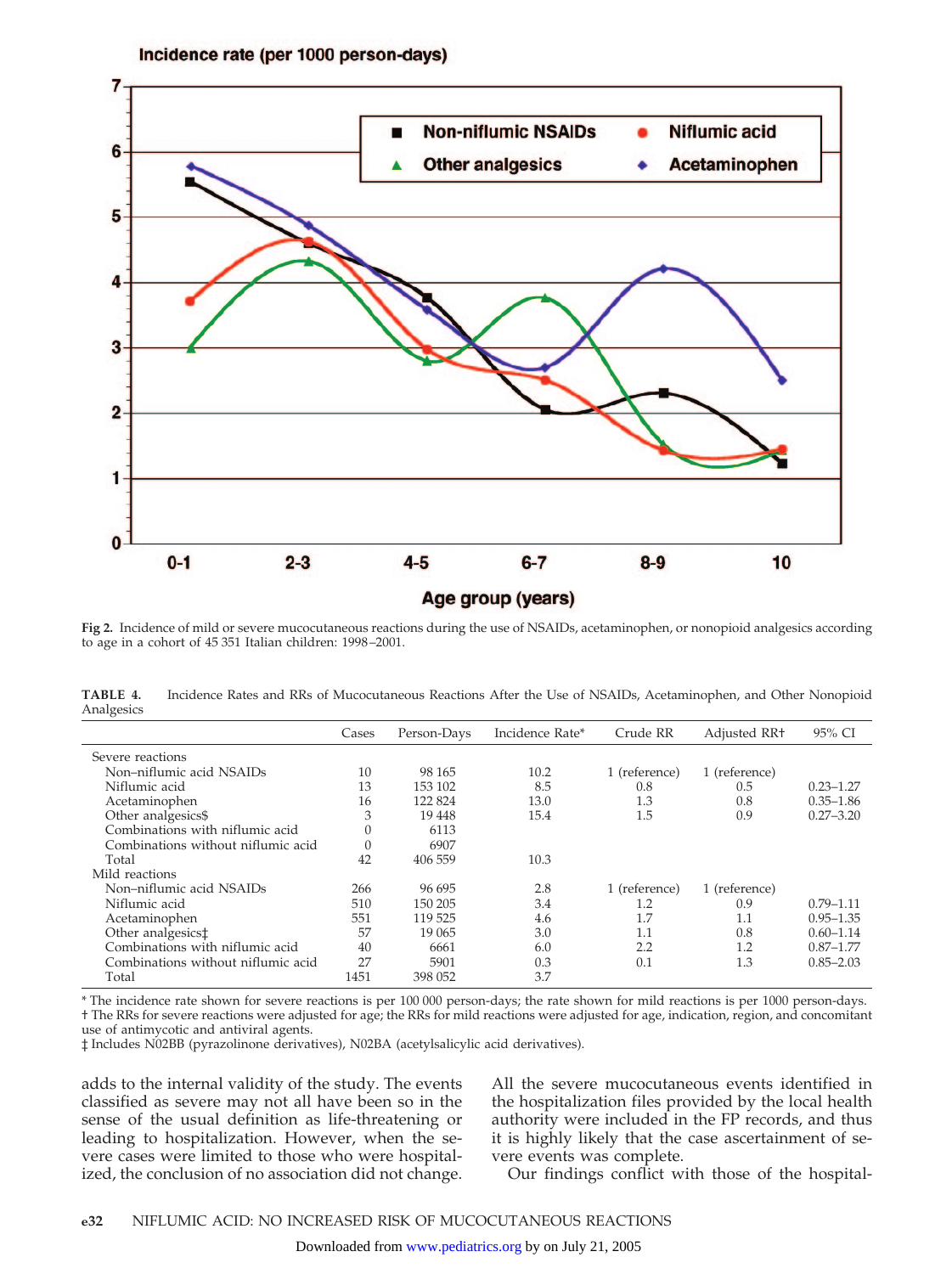based case-control study conducted in Naples, Italy, by Menniti-Ippolito et al,<sup>1</sup> whose choice of exposure reference group (children not using any drugs) may have introduced confounding by indication. Children who do not use any drugs are not comparable with those receiving (multiple) drug treatment, because they are very likely to have a milder prognosis, less severe disease, and the absence of fever. Our study also showed that age is an important confounder, because a young age was closely associated with both the use of niflumic acid and the occurrence of mucocutaneous reactions. The results of the Naples study were not adjusted for age (10 of the 15 cases of mucocutaneous reaction after exposure to niflumic acid occurred in children who were  $<$  5 years old; the age distribution of the control group was not shown). In addition, the Naples study may not be exempt from a "protopathic bias," which could partly explain the high RR for niflumic acid: an association between drug use and an adverse reaction erroneously appears when the event's prodromal symptoms are treated with the drug studied as a potential risk factor.

To the best of our knowledge, this is the first population-based study of the incidence of mucocutaneous reactions in relation to treatment with NSAIDs or analgesics among children. We did not find any increase in the risk of severe or mild mucocutaneous reactions with niflumic acid in comparison with other NSAIDs or acetaminophen.

### **ACKNOWLEDGMENTS**

The study was funded by Bristol Meyer Squibb. The guarantor accepts full responsibility for the conduct of the study, had access to the data, and controlled the decision to publish.

Pediatricians participating in the NSAIDs Paediatric Research Group: Allegri Paolo Martino, Alongi Angelo, Amadio Franco, Andreello Luisa, Andreotti Maria Francesca, Annibale Domenico, Antonaci Maria, Antonucci Eleonora, Artusio Sergio, Avarello Giovanni, Baggiani Adriana, Baldin Francesco, Bari Savio, Barone Roberto, Barsotti Ferruccio, Bartoli Gianni, Bartolucci Eleonora, Basile Paola, Basso Mirella, Basoccu Pietro, Battilana Maria Pia, Beccaro Francesca, Bezzi Roberto, Biondi Claudio, Bollettini Stefano, Bonaiuto Francesco, Bonati Saverio, Bonfigli Emanuela, Borghesani Marisa, Boscolo Roberto, Braico Giuseppe, Bratto Massimo, Bravetti Emanuela, Bruna Andrea, Bruno Eleonora, Brusaterra Ivana, Brutti Paolo, Ieva Angela, Bucolo Carmelo, Budassi Roberto, Cagliani Anna, Calori Antonella, Campo Mario, Camposarcone Mafalda, Candido Maurizio, Cantarutti Luigi, Cappelli Valentina, Caprio Luigia, Caramello Massimo, Cera Giuseppe Egidio, Ceroni Ugo, Chirco Maria, Cicione Giuseppe, Climaco Wilma, Collacciani Giuseppe, Comaita Fabrizio, Corbetta Daniela, Corrini Luisa Maria, Cozzani Sandra, Cristiani Donatella, Cumella Antonino, D'Ambrosa Antonio, D'Onofrio Vincenzo, Dal Lago Lorenzo, De Angelis Massimo, De Angelis Monica, De Clara Rob-

erto, De Marchi Anna Maria, De Santi Marilena, Del Vomano Elettra, Dell'Antonia Fabio, Di Gianpietro Tiziana, Di Santo Giuseppe, Di Saverio Piero, Dichiara Gabriella, Donati Daniela, Doria Mattia, Dusi Daniela, Esposito Giorgio, Fabbri Paolo, Fabbri Paolo, Fabriano Giovanni, Fain Simonetta, Falco Pietro, Fama Mario, Fantino Nella, Felicioni Walter, Ferretti Michele, Fonsati Mario, Forcina Paolo, Fornasari Silvia, Fracassi Americo, Frontini Enrico Luciano, Fusco Fabrizio, Galvagno Andrea, Gherardi Eugenio, Giancola Giuseppe, Grelloni Mauro, Girgenti Calogero, Girotto Silvia, Gobbi Costantino, Gobbi Patrizia, Grillone Giuseppe, Grugnetti Mirko, Iuliano Maria, Lando Isaia, Lazzari Maura, Lemma Carlo, Lietti Giuseppe, Lo Bianco Mario, Lorenzini Lorella, Lorusso Giuseppe, Lucantonio Ricciardo, Lupini Anna, Lusoli Roberto, Marchese Paolo, Marconi Carlo, Mariniello Lorenzo, Marino Antonio, Marinucci Nicoletta, Masotti Sergio, Massai Ugo, Mastroprimiano Silvana, Mattiazzo Paola, Maurizi Maurizio, Mauro Giorgio, Mazzini Franco, Miglioranzi Giampaolo, Migliore Patrizia, Migliori Cesare, Milani Massimo, Mondino Mauela, Montini Camilla, Moscato Vincenzo, Napoleone Maria, Naso Immacolata, Neidhart Carlo, Olimpi Laura Maria, Pani Paola Maria, Parolini Anna, Parolini Gianpaolo, Pasinato Angela, Pellegrini Lucia, Pessino Paola, Petrotto Giuseppe, Piazzini Claudio, Pistone Giovanni, Pittarello Daniele, Prodi Miriam, Pucci Catia, Reggiani Lamberto, Righetti Andrea, Risdonne Giampaolo, Rolla Mario, Rosas Paolo, Rosenwirth Daniela, Rosignoli Rino, Salamone Pietro, Santoro Maria Ausiliatrice, Sardei Daniela, Saretta Luigi, Sassolino Stefania, Sciolla Nico Maria, Scuppa Ubaldo, Semenzato Flavio, Senesi Paolo, Signorini Rita, Silvan Carla, Spacagna Francesco, Spanevello Walter, Speciale Sergio, Spinelli Bruno, Spinelli Franca, Tamassia Gianni, Tambaro Paolo, Tancredi Giuliano, Tapparello Gianantonio, Tavassoli Kaveh, Toderini Luisa, Toffol Giacomo, Tonelli Gabriele, Toscano Cristina, Tusa Antonino, Vailati Marina, Valpreda Andrea, Varni Pierfiorenzo, Vella Rosa Giuseppe, Villani Lina, Volpe Concetta, Volpe Giuseppina, Zanette Marco, and Zuccolo Maria Luisa.

#### **REFERENCES**

- 1. Menniti-Ippolito F, Sagliocca L, Da Cas R, Saggiomo G, Di Nardo R, Traversa G. Niflumic acid and cutaneous reactions in children. *Arch Dis Child.* 2001;84:430 – 431
- 2. de Suremain N, Le Roux P, Smith-Xiberras F, Briquet MT, Le Luyer B. Drug eruptions by niflumic acid [in French]. *Arch Pediatr.* 1995;2:698
- 3. Raymond E, Paillat A, Gambert C, Garnier P. Lyell syndrome following administration of erythromycin-sulfafurazole and morniflumate [in French]. *Arch Pediatr.* 1995;2:494 – 495
- 4. Principi N. Guidelines for the therapeutic use of NSAIDs in pediatrics [in Italian]. *Minerva Pediatr.* 1997;49:379 –386
- 5. Menniti-Ippolito F, Raschetti R, Da Cas R, Giaquinto C, Cantarutti L. Active monitoring of adverse drug reactions in children. Italian Paediatric Pharmacosurveillance Multicenter Group. *Lancet.* 2000;355: 1613–1614
- 6. Nicolosi A, Sturkenboom M, Mannino S, Arpinelli F, Cantarutti L, Giaquinto C. The incidence of varicella in Italian children and correction of a common error in estimating varicella incidence. *Epidemiology.* 2003;14: 99 –102
- 7. Stern R, Shear N. Cutaneous reactions to drugs and biological modifiers. In: Arndt K, LeBoit P, Robinson J, Wintroub B, eds. *Cutaneous Medicine and Surgery*. Vol 1. Philadelphia, PA: WB Saunders; 1996:412– 425
- 8. Roujeau J, Stern R. Severe adverse cutaneous reactions to drugs. *N Engl J Med.* 1994;331:1272–1285
- 9. Shepherd G. Hypersensitivity reactions to drugs: evaluation and management. *Mt Sinai J Med.* 2003;70:113–125